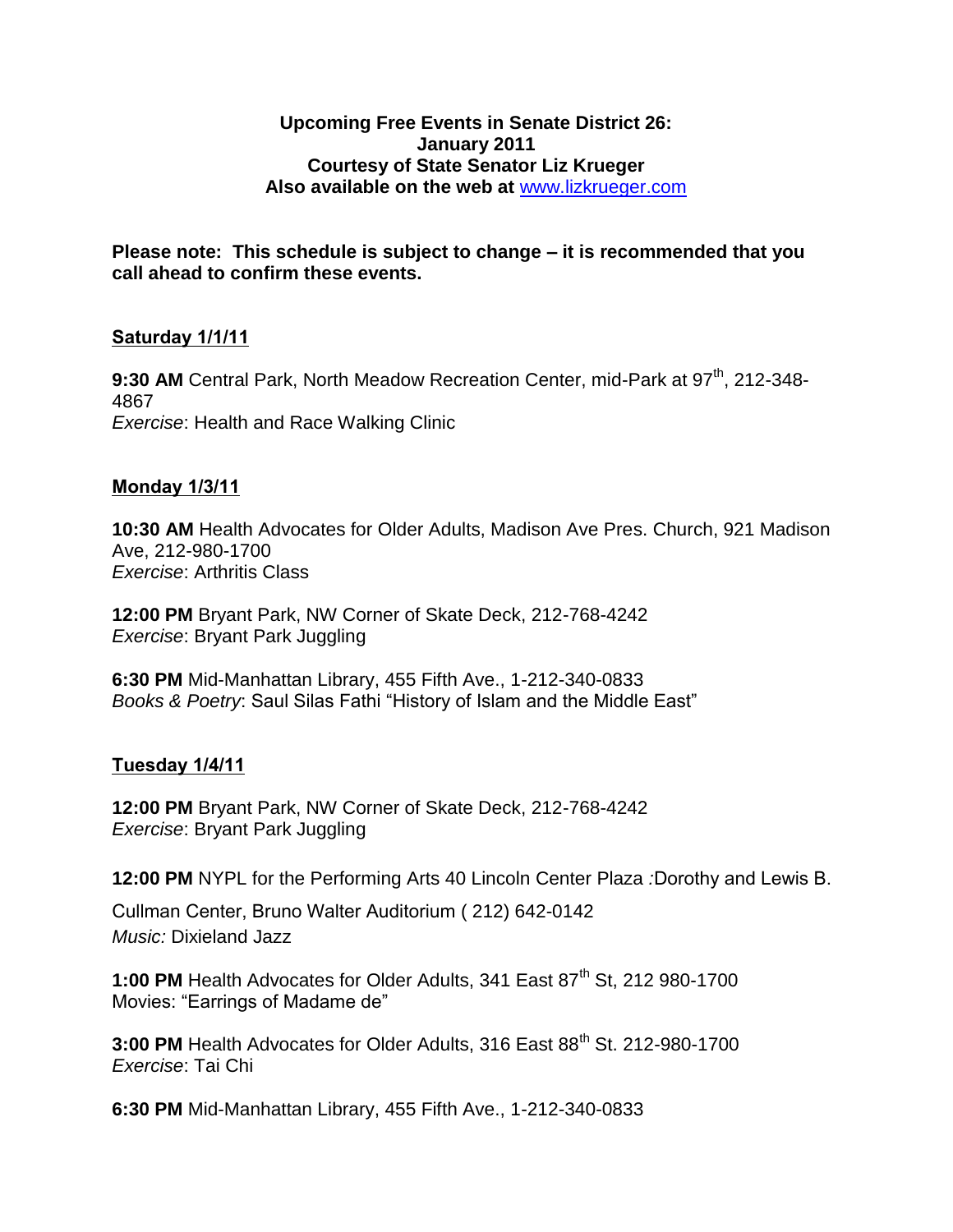*Books & Poetry*: Christopher Bell "East Harlem Revisited

**7:00 PM** Barnes & Noble 150 East 86<sup>th</sup> Street, 212-369-2180 *Books & Poetry*: Kim Edwards "The Lake of Dreams"

### **Wednesday 1/5/11**

**12:00 PM** Bryant Park, NW Corner of Skate Deck, 212-768-4242 *Exercise*: Bryant Park Juggling

**6:30 PM** Mid-Manhattan Library, 455 Fifth Ave., 1-212-340-0833 *Books & Poetry*: Constance Rosenblum "The Best of the City Section of the NY Times"

## **Thursday 1/6/11**

**10:30 AM** Health Advocates for Older Adults, 237 East 62<sup>nd</sup> St, 212-980-1700 *Exercise*: Alexander Technique

**12:00 PM** Bryant Park, NW Corner of Skate Deck, 212-768-4242 *Exercise*: Bryant Park Juggling

**6:00 PM** NYPL for the Performing Arts 40 Lincoln Center Plaza *:*Dorothy and Lewis B.

Cullman Center, Bruno Walter Auditorium ( 212) 642-0142 *Movies*: Alwin Nikolais on Film

**7:00 PM** Barnes & Noble 150 East 86<sup>th</sup> Street, 212-369-2180 *Books & Poetry*: Dr Eric Braverman "Younger (Sexier) You"

## **Friday 1/7/11**

**11:00 AM** Health Advocates for Older Adults, 341 East 87<sup>th</sup> St, 212 980-1700 *Activity*: Bridge

**12:00 PM** Bryant Park, NW Corner of Skate Deck, 212-768-4242 *Exercise*: Bryant Park Juggling

**2:00 PM** Health Advocates for Older Adults, 341 East 87<sup>th</sup> St, 212 980-1700 *Activity*: Ballroom Dancing

### **Saturday 1/8/11**

**9:30 AM** Central Park, North Meadow Recreation Center, mid-Park at 97<sup>th</sup>. 212-348-4867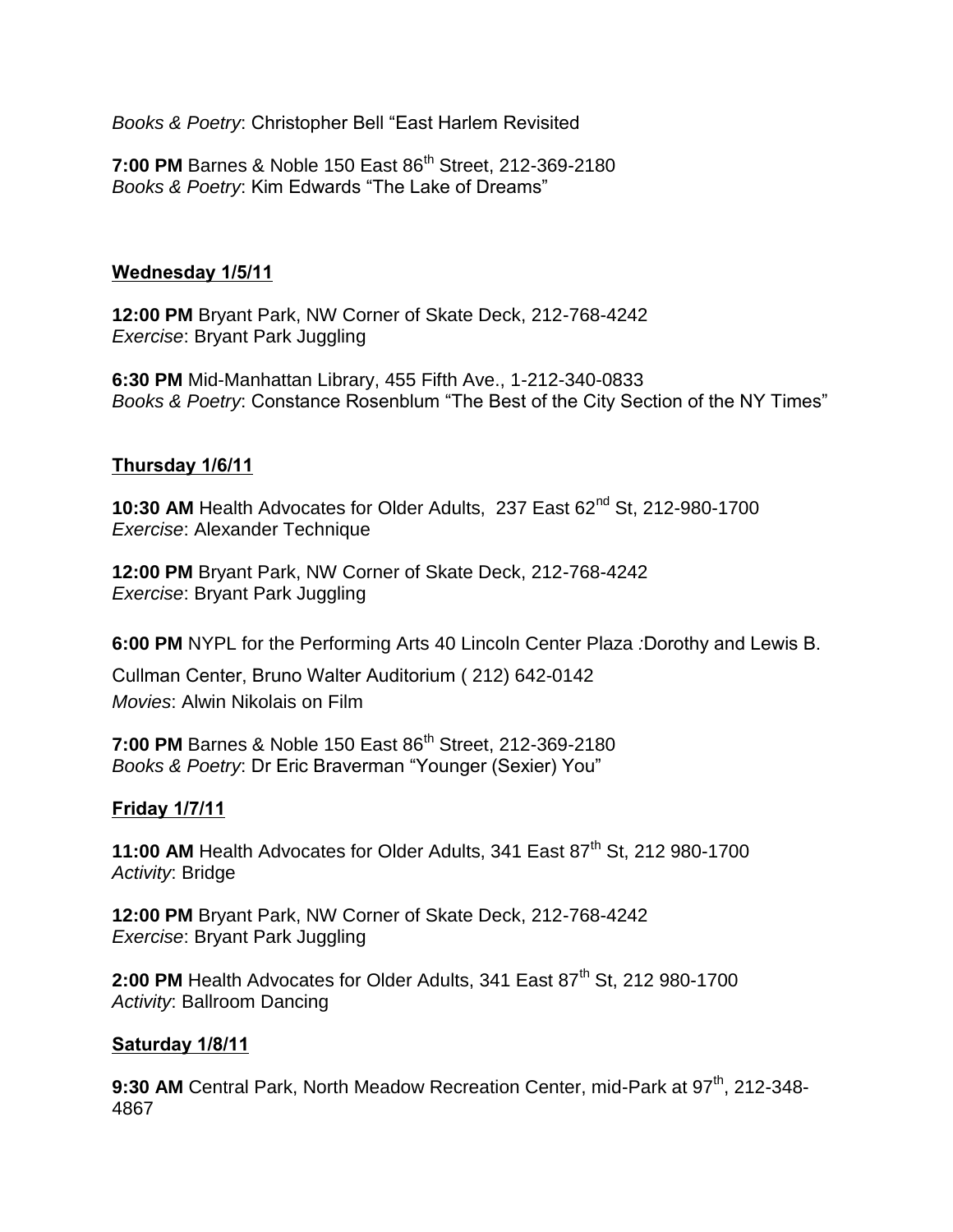*Exercise*: Health and Race Walking Clinic

**11:00 AM PM** Health Advocates for Older Adults, 404 East 87<sup>th</sup> St, 212-980-1700 *Exercise*: Chair Yoga

**12:30 PM** Health Advocates for Older Adults, 341 East 87<sup>th</sup> St, 212 980-1700 Movies: "Earrings of Madame de"

### **Sunday 1/9/11**

**1:30 PM** NYPL for the Performing Arts 40 Lincoln Center Plaza *:*Dorothy and Lewis B.

Cullman Center, Bruno Walter Auditorium ( 212) 642-0142 *Music*: Donizetti's "Maria Stuarda

**2:00 PM** Mid-Manhattan Library, 455 Fifth Ave., 1-212-340-0833 *Movies*: "Night Waltz: The Music of Paul Bowles"

#### **Monday 1/10/11**

**10:30 AM** Health Advocates for Older Adults, Madison Ave Pres. Church, 921 Madison Ave, 212-980-1700 *Exercise*: Arthritis Class

### **Tuesday 1/11/11**

**12:00 PM** NYPL for the Performing Arts 40 Lincoln Center Plaza *:*Dorothy and Lewis B.

Cullman Center, Bruno Walter Auditorium ( 212) 642-0142 *Music:* Dixieland Jazz

**1:00 PM** Health Advocates for Older Adults, 341 East 87<sup>th</sup> St, 212 980-1700 Movies: "Food, Inc"

**3:00 PM** Health Advocates for Older Adults, 316 East 88<sup>th</sup> St. 212-980-1700 *Exercise*: Tai Chi

**7:00 PM** Barnes & Noble Union Square 33 East 17<sup>th</sup> St. 212-253-810 *Books & Poetry*: Brad Meltzer "The Inner Circle"

**7:00 PM** Barnes & Noble 150 East 86<sup>th</sup> Street, 212-369-2180 *Books & Poetry*: Roger Rosenblatt "Unless it Moves the Heart: The Craft and Art of Writing"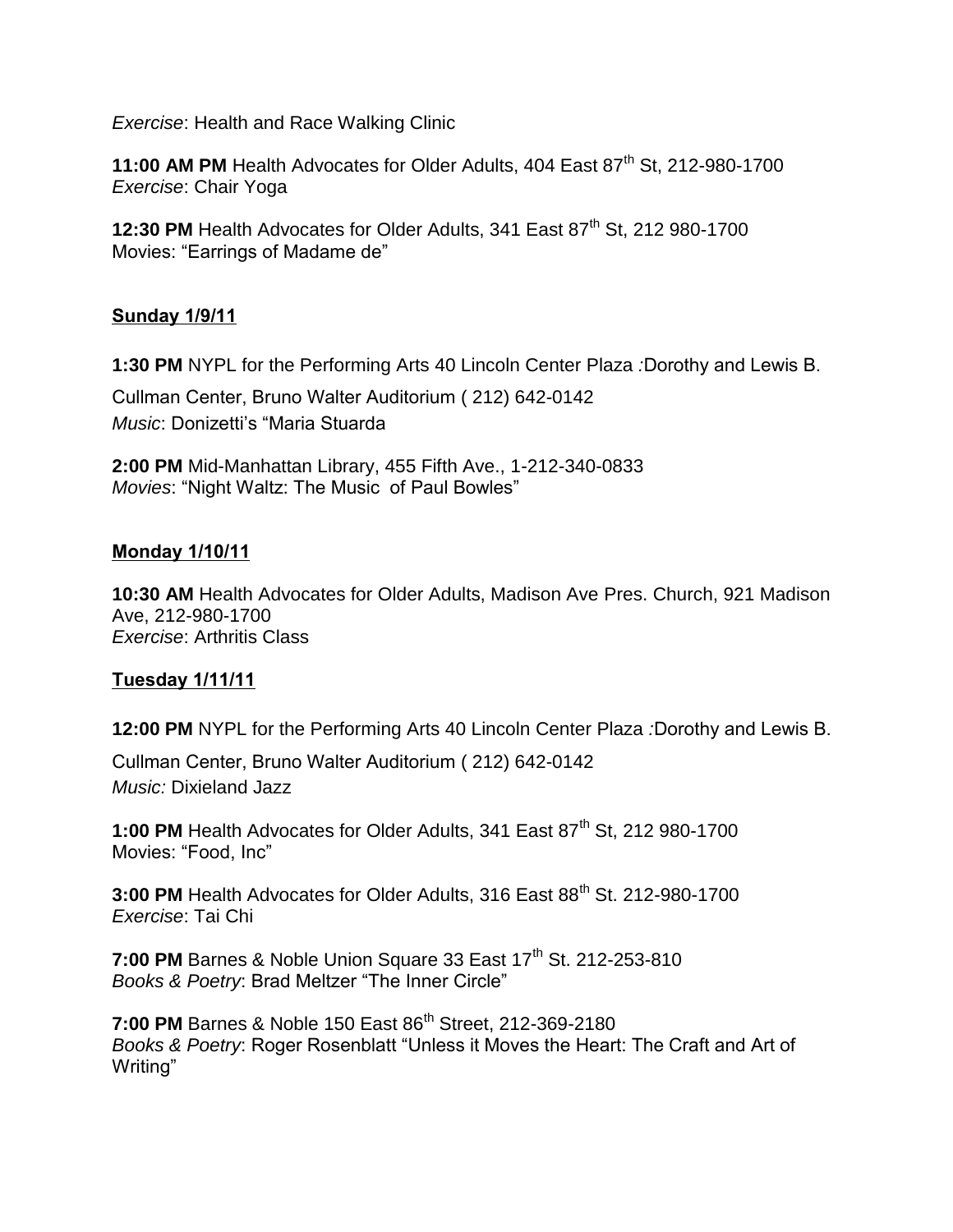### **Wednesday 1/12/11**

**6:30 PM** Mid-Manhattan Library, 455 Fifth Ave., 1-212-340-0833 *Books & Poetry*: Mort Gerber "There is Humor in Aging"

### **Thursday 1/13/11**

9:00 AM Lenox Hill Neighborhood House 331 East 70<sup>th</sup> Street, Auditorium, 212-744-5022

*Workshop*: Free Financial Workshop (Topics include budgeting, account management, saving)

10:30 AM Health Advocates for Older Adults, 237 East 62<sup>nd</sup> St, 212-980-1700 *Exercise*: Alexander Technique

### **Friday 1/14/11**

11:00 AM Health Advocates for Older Adults, 341 East 87<sup>th</sup> St, 212 980-1700 *Activity*: Bridge

### **Friday 1/14/11 cont'd**

2:00 PM Health Advocates for Older Adults, 341 East 87<sup>th</sup> St, 212 980-1700 *Activity*: Ballroom Dancing

**6:30 PM** Mid-Manhattan Library, 455 Fifth Ave., 1-212-340-0833 *Books & Poetry*: Eric Metaxas " Bronhoeffer: Pastor, Martyr, Prophet, Spy-A Righteous Gentile vs. the Third Reich"

### **Saturday 1/15/11**

**9:30 AM** Central Park, North Meadow Recreation Center, mid-Park at 97<sup>th</sup>, 212-348-4867 *Exercise*: Health and Race Walking Clinic

**11:00 AM PM** Health Advocates for Older Adults, 404 East 87<sup>th</sup> St, 212-980-1700 *Exercise*: Chair Yoga

**12:30 PM** Health Advocates for Older Adults, 341 East 87<sup>th</sup> St, 212 980-1700 Movies: "Food Inc"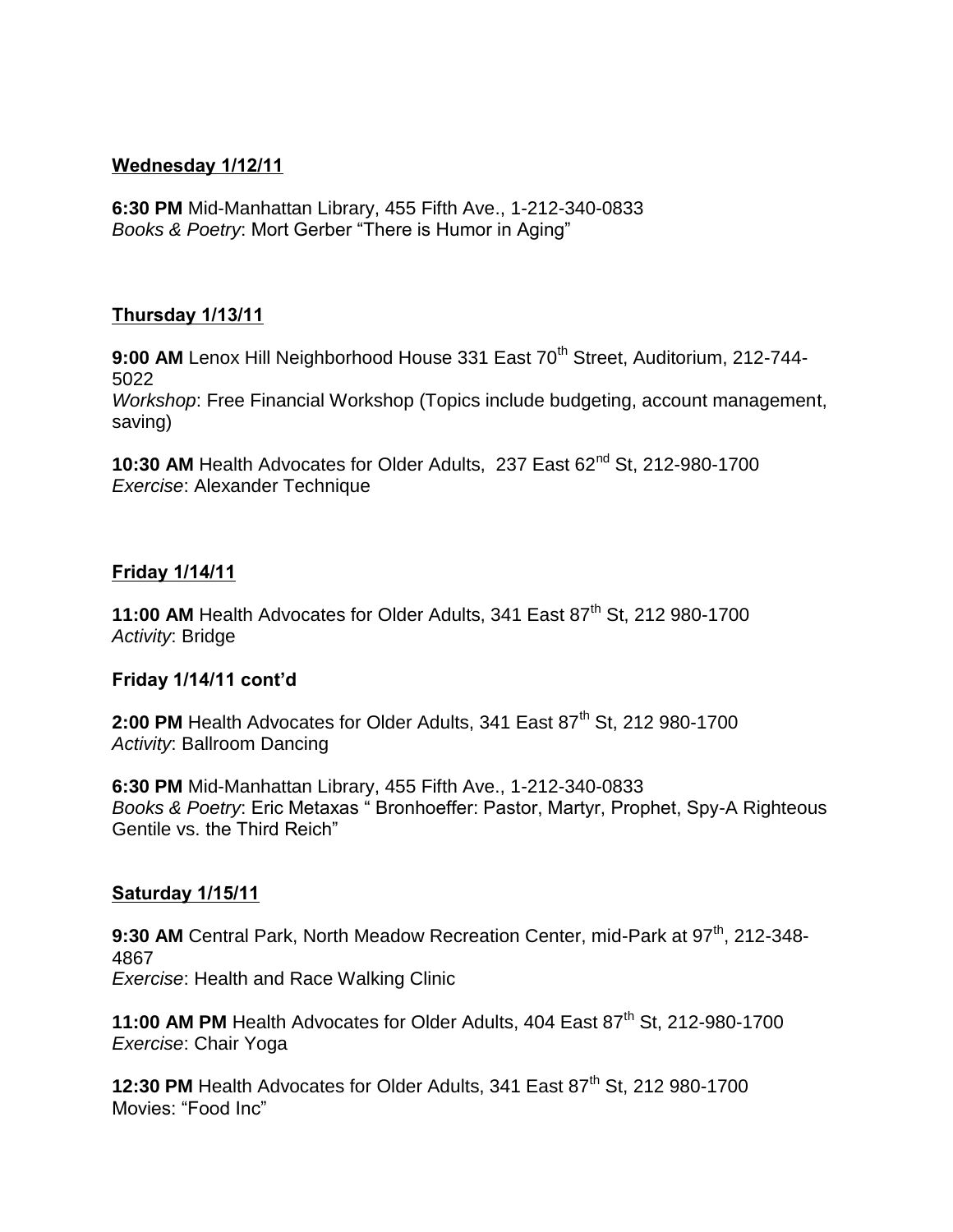**2:30 PM** NYPL for the Performing Arts 40 Lincoln Center Plaza *:*Dorothy and Lewis B. Cullman Center, Bruno Walter Auditorium ( 212) 642-0142

*Music*: Sybarites

### **Sunday 1/16/11**

**2:00 PM** Mid-Manhattan Library, 455 Fifth Ave., 1-212-340-0833 *Movies*: "Homage to Chagall"

### **Tuesday 1/18/11**

**12:00 PM** NYPL for the Performing Arts 40 Lincoln Center Plaza *:*Dorothy and Lewis B.

Cullman Center, Bruno Walter Auditorium ( 212) 642-0142 *Music:* Dixieland Jazz

1:00 PM Health Advocates for Older Adults, 341 East 87<sup>th</sup> St, 212 980-1700 Movies: "Book of Eli"

**3:00 PM** Health Advocates for Older Adults, 316 East 88<sup>th</sup> St. 212-980-1700 *Exercise*: Tai Chi

**7:00 PM** Barnes & Noble 150 East 86<sup>th</sup> Street, 212-369-2180 *Books & Poetry*: Erin Kelly "The Poison Tree"

### **Wednesday 1/19/11**

**6:30 PM** Mid-Manhattan Library, 455 Fifth Ave., 1-212-340-0833 *Books & Poetry*: "Why Psychopaths Make Such Interesting Characters: A Discussion"

**7:00 PM** Barnes & Noble Union Square 33 East 17<sup>th</sup> St. 212-253-810 *Books & Poetry*: Kenneth Jackson "The Encyclopedia of New York City

**7:00 PM** Barnes & Noble 150 East 86<sup>th</sup> Street, 212-369-2180 *Books & Poetry*: Tamara Chalabi "Late for Tea at the Deer Palace: The Lost Dreams of My Iraqi Family"

### **Thursday 1/20/11**

10:30 AM Health Advocates for Older Adults, 237 East 62<sup>nd</sup> St, 212-980-1700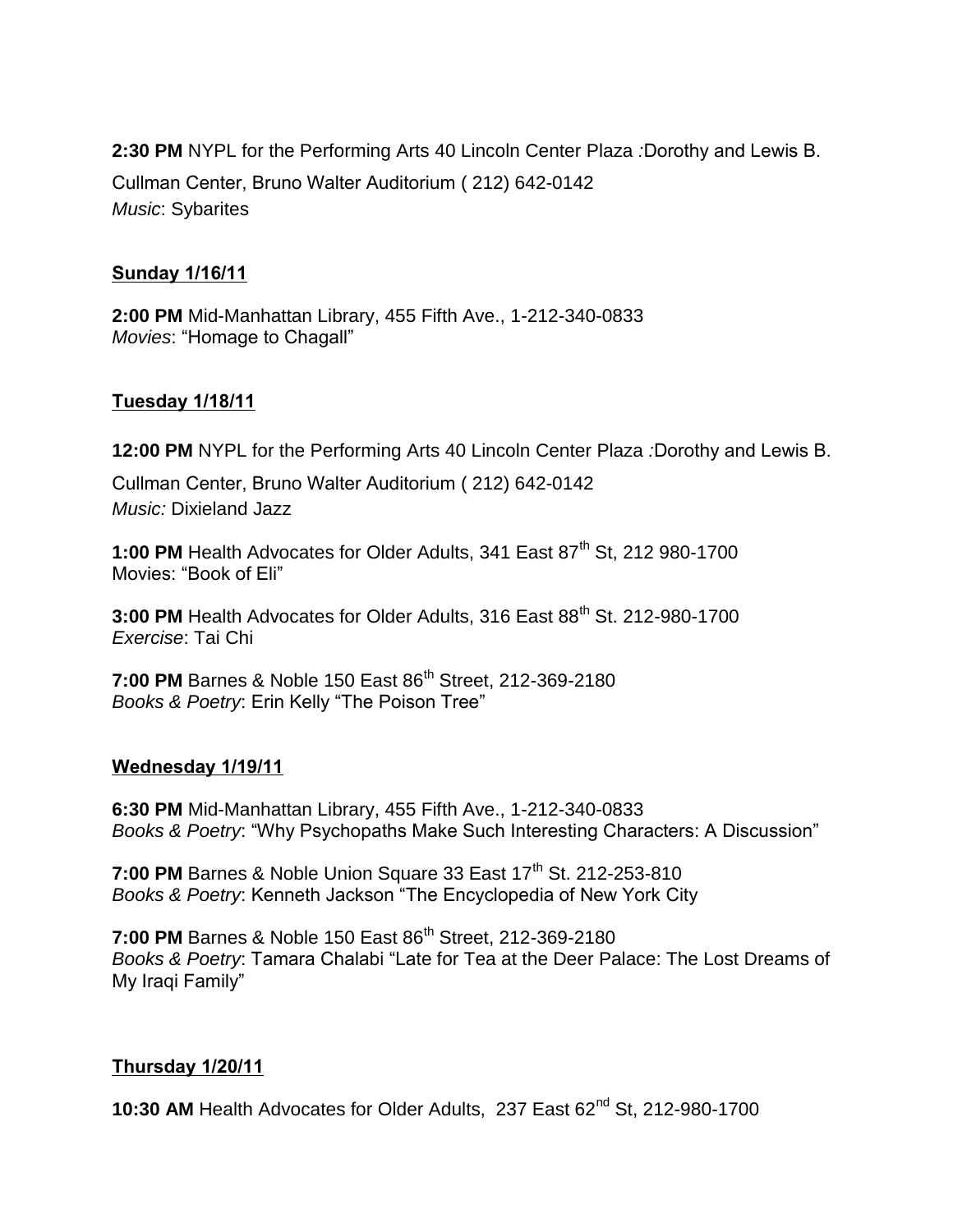*Exercise*: Alexander Technique

**6:00 PM** NYPL for the Performing Arts 40 Lincoln Center Plaza *:*Dorothy and Lewis B.

Cullman Center, Bruno Walter Auditorium ( 212) 642-0142 *Discussion*: On Stage with Mark Morris & Isaac Mizrahi

**6:30 PM** Mid-Manhattan Library, 455 Fifth Ave., 1-212-340-0833 *Lecture*: Professor Charles Cohen "Jews and Muslims in Christian America"

# **Friday 1/21/11**

**11:00 AM** Health Advocates for Older Adults, 341 East 87<sup>th</sup> St, 212 980-1700 *Activity*: Bridge

**2:00 PM** Health Advocates for Older Adults, 341 East 87<sup>th</sup> St, 212 980-1700 *Activity*: Ballroom Dancing

### **Saturday 1/22/11**

**9:30 AM** Central Park, North Meadow Recreation Center, mid-Park at 97<sup>th</sup>, 212-348-4867 *Exercise*: Health and Race Walking Clinic

**11:00 AM PM** Health Advocates for Older Adults, 404 East 87<sup>th</sup> St, 212-980-1700 *Exercise*: Chair Yoga

**12:30 PM** Health Advocates for Older Adults, 341 East 87<sup>th</sup> St, 212 980-1700 Movies: "Book of Eli"

## **Sunday 1/23/11**

**2:00 PM** Mid-Manhattan Library, 455 Fifth Ave., 1-212-340-0833 *Movies*: "The Ballad of Greenwich Village"

**2:30 PM** NYPL for the Performing Arts 40 Lincoln Center Plaza *:*Dorothy and Lewis B. Cullman Center, Bruno Walter Auditorium ( 212) 642-0142 *Music*: COSM Chamber Ensemble Plays Schubert

**Monday 1/24/11**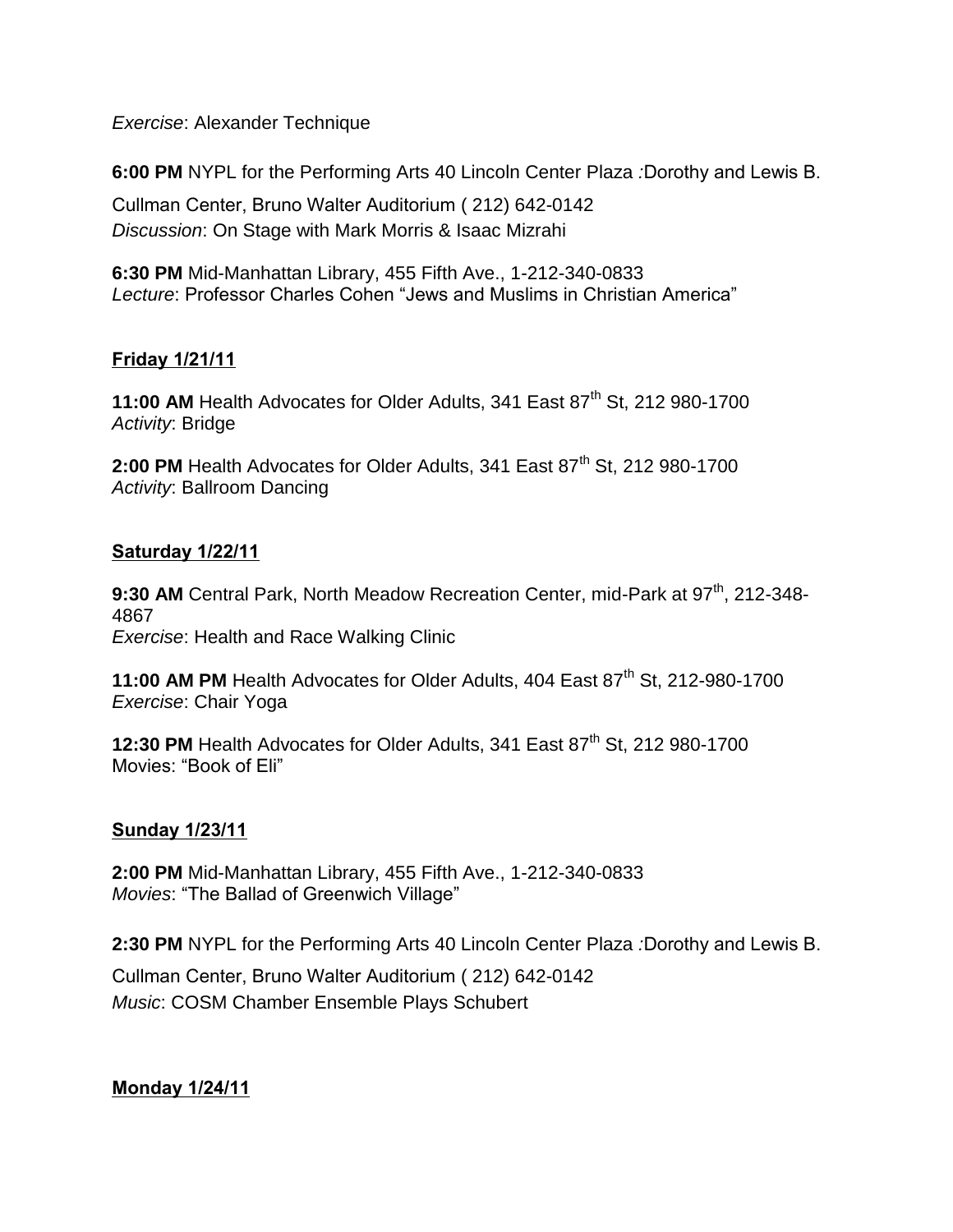**10:30 AM** Health Advocates for Older Adults, Madison Ave Pres. Church, 921 Madison Ave, 212-980-1700 *Exercise*: Arthritis Class

## **Tuesday 1/25/11**

**12:00 PM** NYPL for the Performing Arts 40 Lincoln Center Plaza *:*Dorothy and Lewis B.

Cullman Center, Bruno Walter Auditorium ( 212) 642-0142 *Music:* Dixieland Jazz

**3:00 PM** Health Advocates for Older Adults, 316 East 88<sup>th</sup> St. 212-980-1700 *Exercise*: Tai Chi

**6:30 PM** Mid-Manhattan Library, 455 Fifth Ave., 1-212-340-0833 *Books & Poetry*: Rose Keefe "Terror & Guardian-The Rise of the Jewish Gangster in New York City"

#### **Wednesday 1/26/11**

1:00 PM Health Advocates for Older Adults, 341 East 87<sup>th</sup> St, 212 980-1700 Movies: "Dear John"

**6:30 PM** Mid-Manhattan Library, 455 Fifth Ave., 1-212-340-0833 *Books & Poetry*: Danny Schecter "The Crime of Our Time: Why Wall Street is Not Too big to Jail"

**7:00 PM** Barnes & Noble 150 East 86<sup>th</sup> Street, 212-369-2180 *Books & Poetry*: Susan Vreeland "Clara and Mr. Tiffany"

### **Thursday 1/27/11**

\*\*\*\*8:00 AM Lenox Hill Neighborhood House, 331 East 70<sup>th</sup> Street, 212-490-9535 Senator Krueger Presents: Senior Roundtable: Preparing for Long-Term Care"\*\*\*\*\*\*\*

**10:30 AM** Health Advocates for Older Adults, 237 East 62nd St, 212-980-1700 *Exercise*: Alexander Technique

**7:00 PM** Barnes & Noble 150 East 86<sup>th</sup> Street, 212-369-2180 *Books & Poetry*: Daniel Palmer "Delirious"